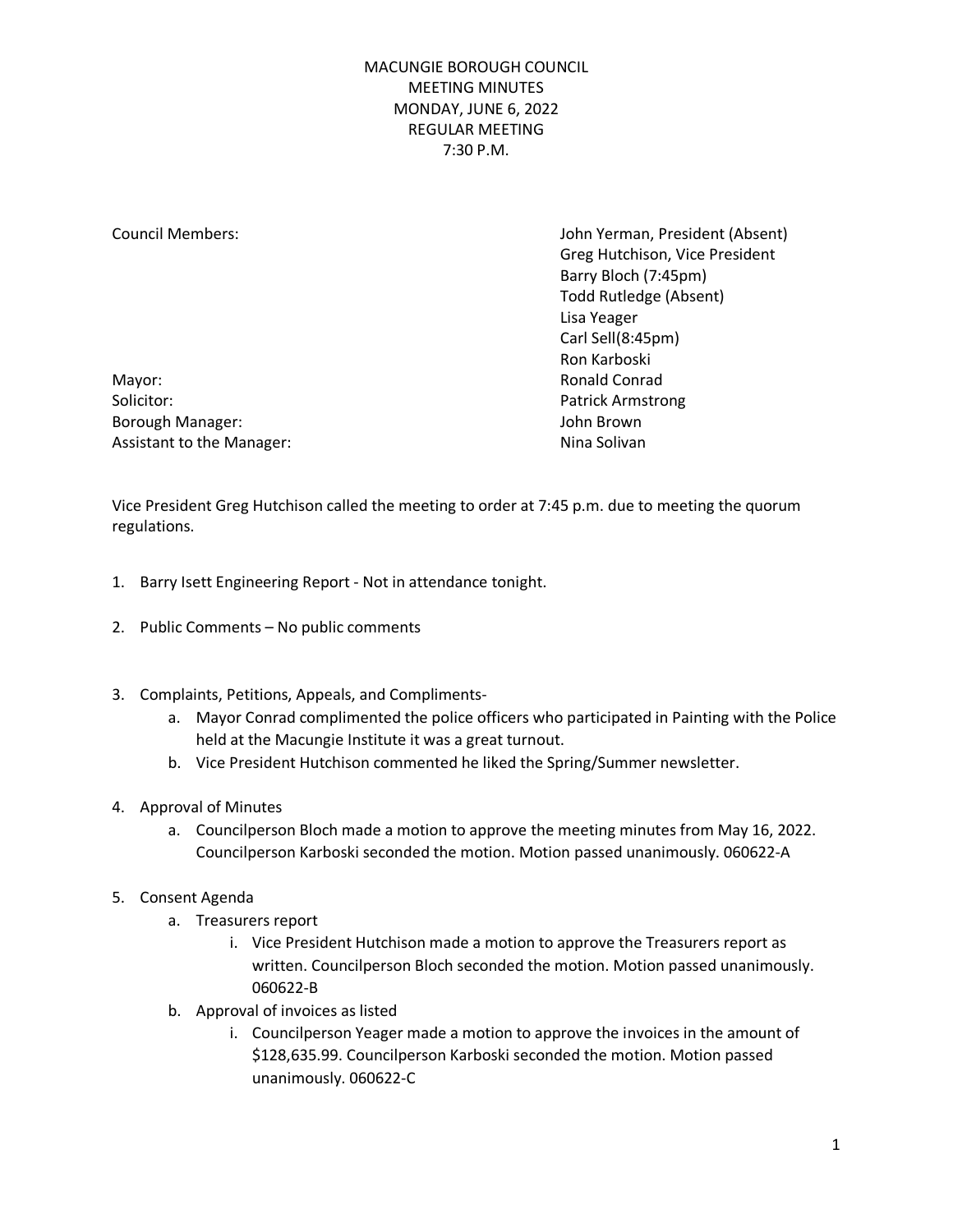## 6. Correspondence

- a. PSAB-MRT-Pension Updates through April 30, 2022 no comments
- b. Notice of payment Police Fines PA DOT \$506.66 no comments
- c. Bill Reiss Letter request for a permit to erect light
	- i. Mr. Reiss was directed to submit a permit application with the scope and drawings of the intended lighting project.
- d. MI Facility Manager
	- i. MI Facility Manager, Darlene Misselbeck asked if her presence at the Council meeting was needed every month? Vice President Hutchison recommended Darlene attend Council meetings quarterly with her next in-person attendance in September; the rest of the council agreed. However, the council requested she still needed to provide an update report on a monthly basis as she has been doing.
- e. Zoning Monthly Update Report (2<sup>nd</sup> meeting of the month)

#### 7. Reports

- a. Solicitor- all comments will be made in New Business
- b. Mayor- Nothing to report.
- c. Borough Manager
	- i. Multi-Modal grant application due July  $31<sup>st</sup>$ 
		- 1. It was originally communicated the grant application was due on May  $31^{st}$ when the project proposal for crosswalk signals was submitted for consideration at the May 16<sup>th</sup> meeting. Council declined to move forward with the proposal at that time. However, the date communicated was incorrect; the correct due date is July  $31<sup>st</sup>$ .
		- 2. Borough Manager Brown brought this correction to the council and asked if the council would like to revisit the proposal. Council asked the matter to be added to the June  $20<sup>th</sup>$  council agenda for discussion.

# 8. Unfinished Business

- a. Lumber Street Lights Mounting base update
	- i. Per Borough Manager Brown, PPL approved Council's recommended changes to the base removing 11" from the height and 6" from the mid-section cross boards.
	- ii. Councilperson Karboski questioned the motion regarding executing the councilrecommended changes. He indicated councilperson Rutledge's motion was to investigate with PPL the recommended changes but not actually implement them. As of June  $6<sup>th</sup>$ , no changes were implemented. Council asked that no changes to the mounting base be implemented at this time.
	- iii. Councilperson Karboski also raised concerns over the Borough's Zoning line-of-sight code, indicating the mounting base violates the Borough's zoning. Borough Manager Brown stated Barry Isset investigated the line-of-sight question and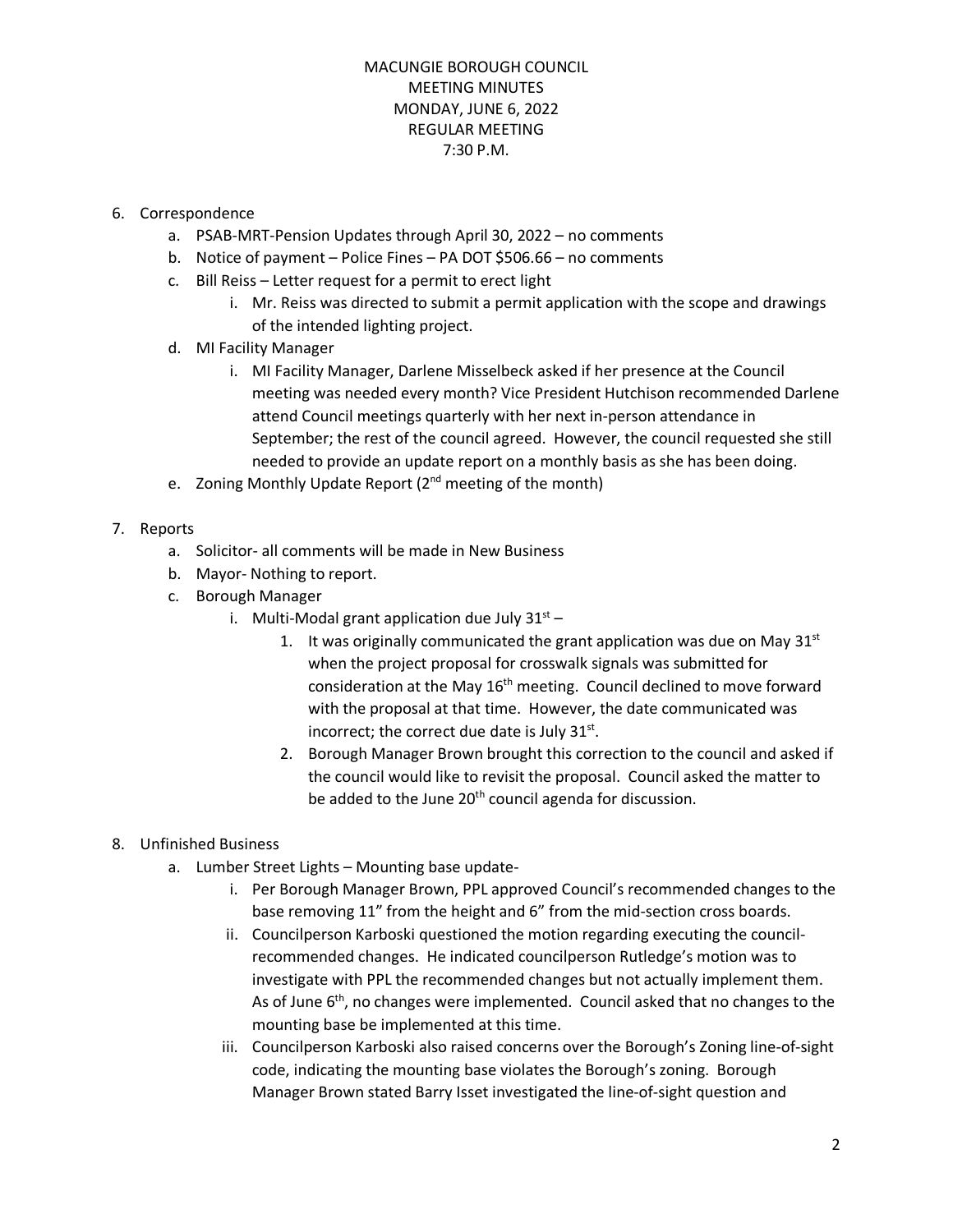confirmed the current structure meets PADOT's line-of-sight requirements but could not confirm if the Borough's Zoning requirement was included in their evaluation.

- iv. Council requested the Borough's Zoning Officer evaluate the mounting base as per the Borough's code.
- b. Main Street Crosswalk update In road light repair; waiting on Telco labor quote
- c. Streetscape bumps out(s) vegetation, upgrade discussion
- d. PA DOT Agreement restriction bump-out changes for 10 years No comments
	- i. Discussion of the following
		- 1. Bump out at Tyler Pipe/Main-can it be filled in?
		- 2. Lea and Race pedestrian crossings can additional signage be added?

#### 9. New Business

- a. Christopher McLean Main Street Commons Phase 2 pre-security/hold harmless agreement to all work to begin
	- i. Item was withdrawn by McLean prior to the start of the meeting
- b. DPW \$1,000 Form Approval Lehigh Street Lighting Replacement \$6,112
	- i. Councilperson Karboski made a motion to table this request until the July  $5<sup>th</sup>$ meeting when all of the Council is present. Councilperson Yeager seconded the motion. Motion passed unanimously. 060622-D
- c. DPW \$1,000 Form Approval Street Paving \$90,000
	- i. Councilperson Karboski made a motion to approve the street paving in the amount of \$90,000. Councilperson Bloch seconded the motion. Motion passed unanimously. 060622-E
- d. DPW \$1,000 Form Approval Street Patching \$10,000
	- i. Councilperson Bloch made a motion to approve the street patching in the amount of \$10,000. Councilperson Karboski seconded the motion. Motion passed unanimously. 060622-F
- e. DPW \$1,000 Form Approval Line Stripping Main Street \$10,000
	- i. Councilperson Bloch made a motion to approve the Line stripping at Main Street in the amount of \$10,000. Councilperson Karboski seconded the motion. Motion passed unanimously. 060622-G
- f. DPW \$1,000 Form Approval Emergency repairs to Water Level Controller \$3,542
	- i. Councilperson Karboski made a motion to approve the emergency repair to the water level controller in the amount of \$3,542. Councilperson Bloch seconded the motion. Motion passed unanimously. 060622-H
- g. Lehigh County Housing Authority Agreement (2) PILOT
	- i. 25 Cedar –Councilperson Karboski made a motion to approve the agreement with Lehigh County Housing Authority for this newly acquired property to pay \$2,852.60 per year starting in 2023 and lasting 5 years, subject to change; based on millage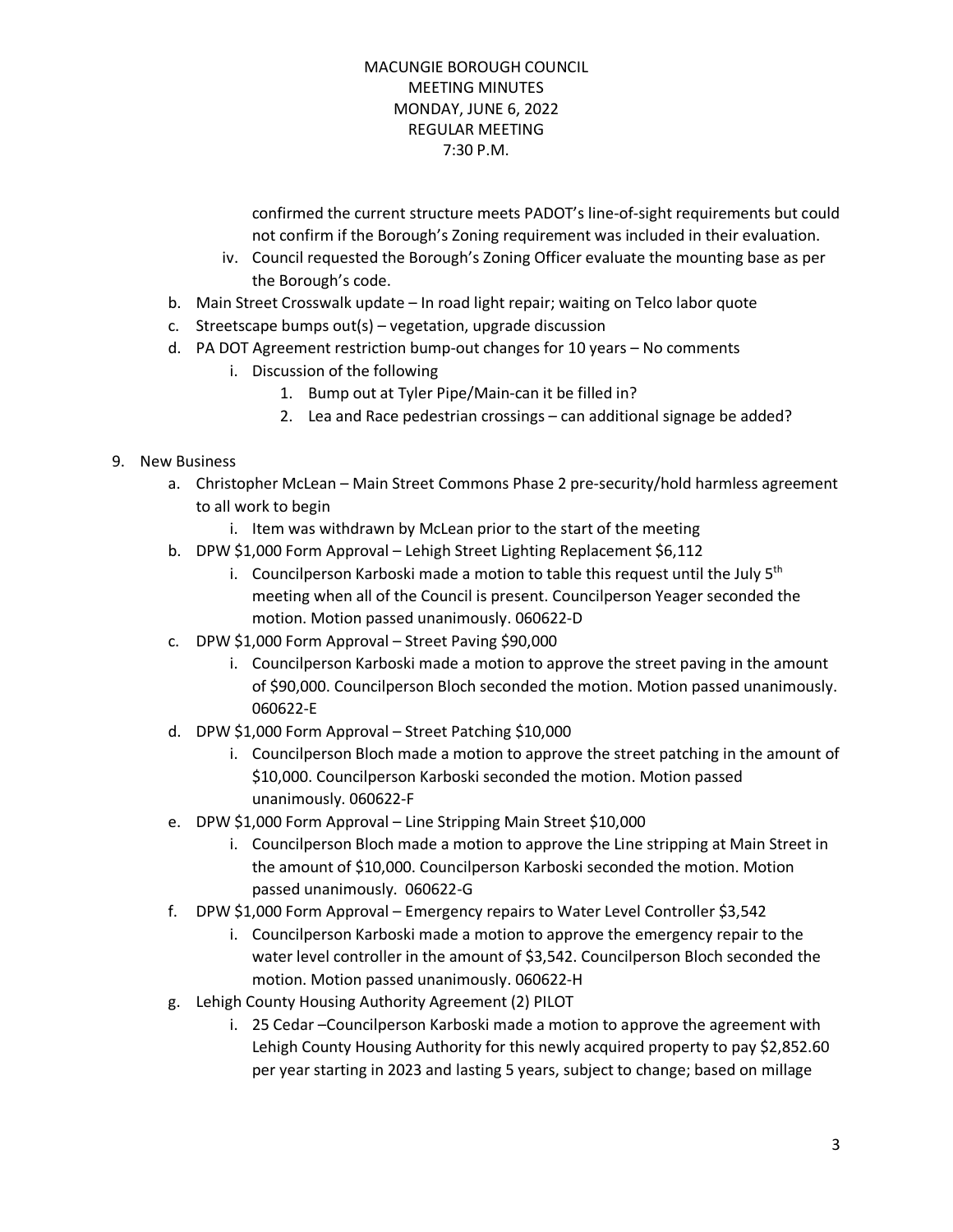rate. Council member Sell seconded the motion. Motion passed unanimously. 060622-I

- ii. 22 Locust Council member Karboski made a motion to approve the agreement with Lehigh County Housing Authority to pay \$3,636.30 per year starting in 2023 and lasting 5 years, subject to change; based on millage rate. Councilperson Yeager seconded the motion. Motion passed unanimously. 060622-J
- iii. 101 West Main Street no action will be taken at tonight's meeting.
- h. Celebration Fireworks application approval
	- i. Councilperson Bloch made a motion to approve the application for fireworks at Brookside Country Club on July 3, 2022. Vice President Hutchison seconded the motion. Motion passed unanimously. 060622-K

#### Non-Agenda Items

- i. Councilperson Sell provided a handout to Council regarding sidewalks in the Borough (labeled 4:04 Sidewalks). Vice President Hutchison asked Council to review the information and the item be added to the June  $20<sup>th</sup>$  agenda under unfinished business for discussion. No discussion was had.
- j. Borough Manager Brown handed out an organizational update chart for the Borough Administrative staff for the council's review. Vice President Hutchison asked the item to be added to the July  $5<sup>th</sup>$  agenda for discussion to allow the council ample time to review it. No discussion was had.
- k. Lease Agreement for parking spaces at 21 Locust Street Parking Lot with LCHA property 22 Locust Street. Council person, Bloch indicated he was aware of the lease but not the details. He asked the lease to be researched.
- l. Curb Painting (Yellow). Vice President Hutchison asked for an update regarding the painting/repainting of curbs in the Borough.
- m. Vice President Hutchison inquired as to having the Borough Manager an authorized signatory for Borough checks.
- 10. Executive Session No executive session was held at tonight's meeting.
- 11. Adjournment Councilperson Bloch made a motion to end tonight's meeting at 9:50 p.m. Council person Karboski seconded the motion. Motion passed unanimously. 060622-L

Respectfully Submitted Ashley Rinker Administrative Assistant, Ashley Rinker